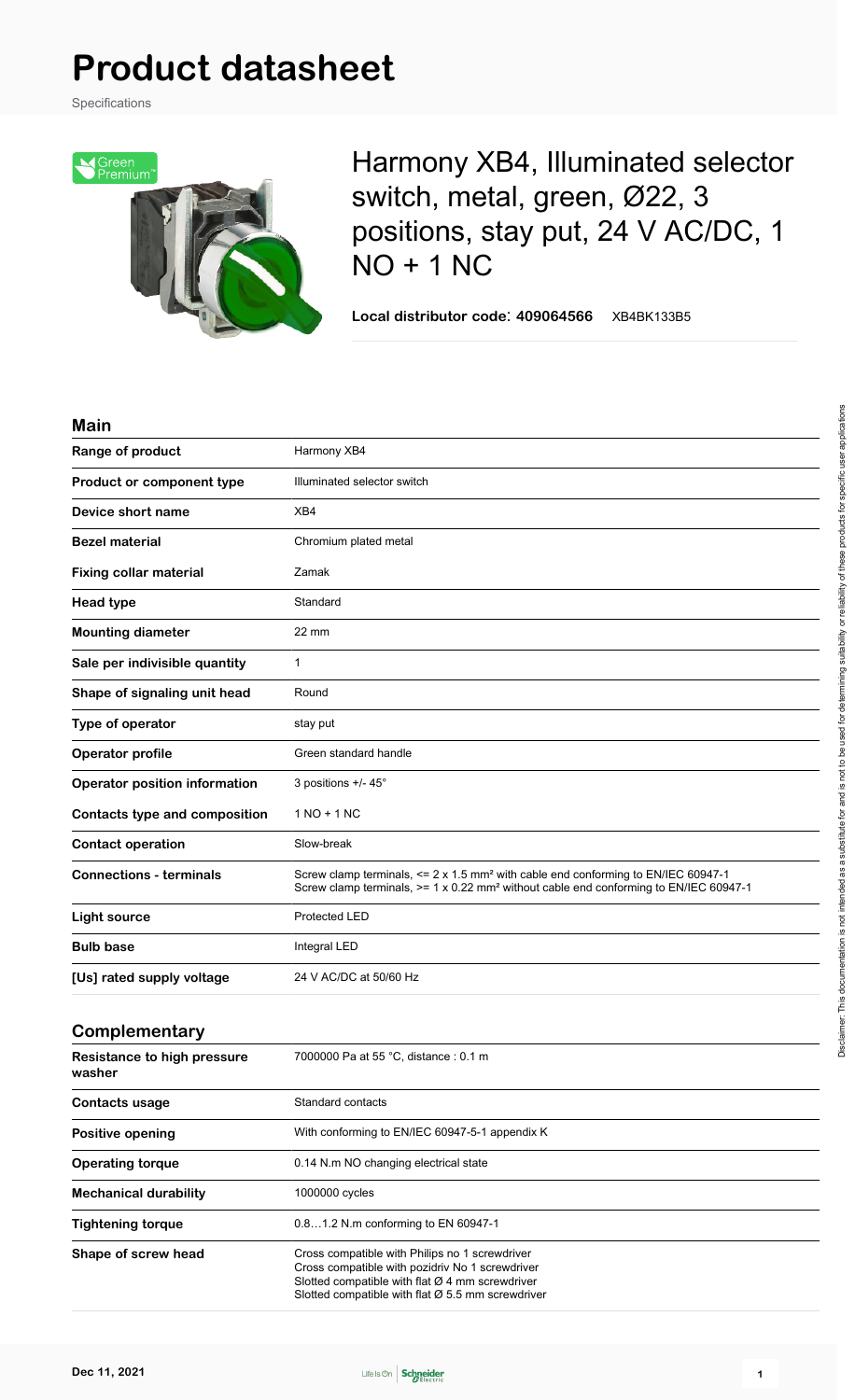| <b>Contacts material</b>                       | Silver alloy (Ag/Ni)                                                                                                                                                                                                                                                                                                                                                                                                                                                                                                                                                                                                                                 |  |
|------------------------------------------------|------------------------------------------------------------------------------------------------------------------------------------------------------------------------------------------------------------------------------------------------------------------------------------------------------------------------------------------------------------------------------------------------------------------------------------------------------------------------------------------------------------------------------------------------------------------------------------------------------------------------------------------------------|--|
| <b>Short-circuit protection</b>                | 10 A cartridge fuse type gG conforming to EN/IEC 60947-5-1                                                                                                                                                                                                                                                                                                                                                                                                                                                                                                                                                                                           |  |
| [Ith] conventional free air<br>thermal current | 10 A conforming to EN/IEC 60947-5-1                                                                                                                                                                                                                                                                                                                                                                                                                                                                                                                                                                                                                  |  |
| [Ui] rated insulation voltage                  | 600 V (pollution degree 3) conforming to EN 60947-1                                                                                                                                                                                                                                                                                                                                                                                                                                                                                                                                                                                                  |  |
| [Uimp] rated impulse withstand<br>voltage      | 6 kV conforming to EN 60947-1                                                                                                                                                                                                                                                                                                                                                                                                                                                                                                                                                                                                                        |  |
| [le] rated operational current                 | 3 A at 240 V, AC-15, A600 conforming to EN/IEC 60947-5-1<br>6 A at 120 V, AC-15, A600 conforming to EN/IEC 60947-5-1<br>0.1 A at 600 V, DC-13, Q600 conforming to EN/IEC 60947-5-1<br>0.27 A at 250 V, DC-13, Q600 conforming to EN/IEC 60947-5-1<br>0.55 A at 125 V, DC-13, Q600 conforming to EN/IEC 60947-5-1<br>1.2 A at 600 V, AC-15, A600 conforming to EN/IEC 60947-5-1                                                                                                                                                                                                                                                                       |  |
| <b>Electrical durability</b>                   | 1000000 cycles, AC-15, 2 A at 230 V, operating rate <3600 cyc/h, load factor: 0.5 conforming to EN<br>60947-5-1 appendix C<br>1000000 cycles, AC-15, 3 A at 120 V, operating rate <3600 cyc/h, load factor: 0.5 conforming to EN<br>60947-5-1 appendix C<br>1000000 cycles, AC-15, 4 A at 24 V, operating rate <3600 cyc/h, load factor: 0.5 conforming to EN<br>60947-5-1 appendix C<br>1000000 cycles, DC-13, 0.2 A at 110 V, operating rate <3600 cyc/h, load factor: 0.5 conforming to EN<br>60947-5-1 appendix C<br>1000000 cycles, DC-13, 0.5 A at 24 V, operating rate <3600 cyc/h, load factor: 0.5 conforming to EN<br>60947-5-1 appendix C |  |
| <b>Electrical reliability</b>                  | $\Lambda$ < 10exp(-6) at 5 V and 1 mA in clean environment conforming to EN/IEC 60947-5-4<br>$\Lambda$ < 10exp(-8) at 17 V and 5 mA in clean environment conforming to EN/IEC 60947-5-4                                                                                                                                                                                                                                                                                                                                                                                                                                                              |  |
| <b>Signalling type</b>                         | Steady                                                                                                                                                                                                                                                                                                                                                                                                                                                                                                                                                                                                                                               |  |
| <b>Supply voltage limits</b>                   | 19.230 V DC<br>21.626.4 V AC                                                                                                                                                                                                                                                                                                                                                                                                                                                                                                                                                                                                                         |  |
| <b>Current consumption</b>                     | 18 mA                                                                                                                                                                                                                                                                                                                                                                                                                                                                                                                                                                                                                                                |  |
| <b>Service life</b>                            | 100000 h at rated voltage and 25 °C                                                                                                                                                                                                                                                                                                                                                                                                                                                                                                                                                                                                                  |  |
| <b>Surge withstand</b>                         | 1 kV conforming to IEC 61000-4-5                                                                                                                                                                                                                                                                                                                                                                                                                                                                                                                                                                                                                     |  |
| <b>Device presentation</b>                     | Complete product                                                                                                                                                                                                                                                                                                                                                                                                                                                                                                                                                                                                                                     |  |
| <b>Environment</b>                             |                                                                                                                                                                                                                                                                                                                                                                                                                                                                                                                                                                                                                                                      |  |
| <b>Protective treatment</b>                    | <b>TH</b>                                                                                                                                                                                                                                                                                                                                                                                                                                                                                                                                                                                                                                            |  |
|                                                |                                                                                                                                                                                                                                                                                                                                                                                                                                                                                                                                                                                                                                                      |  |
| Ambient air temperature for<br>storage         | -40…70 °C                                                                                                                                                                                                                                                                                                                                                                                                                                                                                                                                                                                                                                            |  |
| Ambient air temperature for<br>operation       | $-4070 °C$                                                                                                                                                                                                                                                                                                                                                                                                                                                                                                                                                                                                                                           |  |
| <b>Electrical shock protection</b><br>class    | Class I conforming to IEC 60536                                                                                                                                                                                                                                                                                                                                                                                                                                                                                                                                                                                                                      |  |
| IP degree of protection                        | IP66 conforming to IEC 60529<br>IP67<br>IP <sub>69</sub><br>IP69K                                                                                                                                                                                                                                                                                                                                                                                                                                                                                                                                                                                    |  |
| <b>NEMA degree of protection</b>               | NEMA 13<br><b>NEMA 4X</b>                                                                                                                                                                                                                                                                                                                                                                                                                                                                                                                                                                                                                            |  |
| IK degree of protection                        | IK06 conforming to IEC 50102                                                                                                                                                                                                                                                                                                                                                                                                                                                                                                                                                                                                                         |  |
| <b>Standards</b>                               | <b>UL 508</b><br>EN/IEC 60947-5-4<br>JIS C8201-5-1<br>EN/IEC 60947-5-5<br>EN/IEC 60947-5-1<br>CSA C22.2 No 14<br>EN/IEC 60947-1<br><b>JIS C8201-1</b>                                                                                                                                                                                                                                                                                                                                                                                                                                                                                                |  |
| <b>Product certifications</b>                  | <b>CSA</b><br>UL<br>GL                                                                                                                                                                                                                                                                                                                                                                                                                                                                                                                                                                                                                               |  |

**Vibration resistance** 5 gn (f= 2...500 Hz) conforming to IEC 60068-2-6

LROS (Lloyds register of shipping)

BV DNV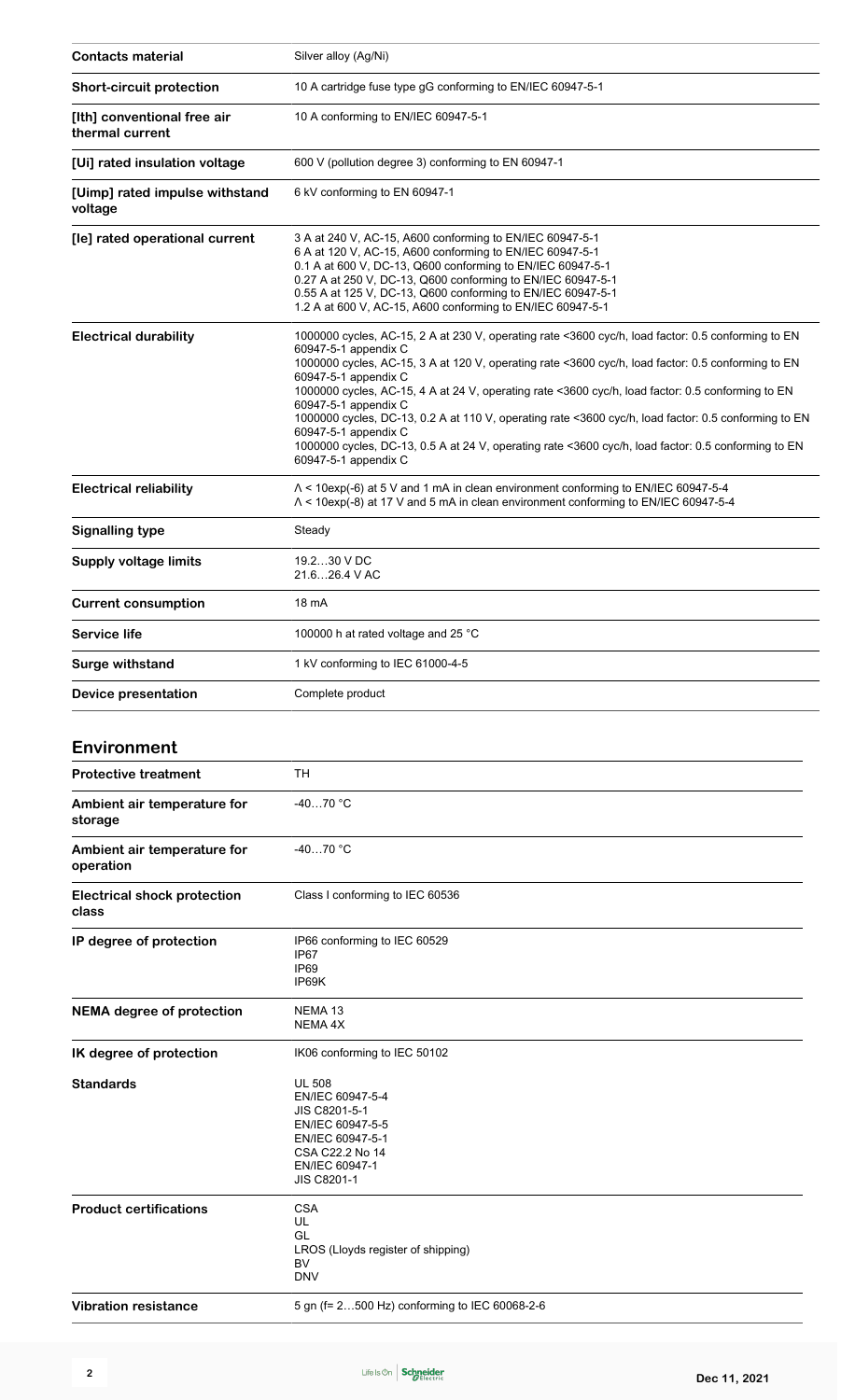| <b>Shock resistance</b>                  | 30 gn (duration = 18 ms) for half sine wave acceleration conforming to IEC 60068-2-27<br>50 gn (duration = 11 ms) for half sine wave acceleration conforming to IEC 60068-2-27 |  |
|------------------------------------------|--------------------------------------------------------------------------------------------------------------------------------------------------------------------------------|--|
| Resistance to fast transients            | 2 kV conforming to IEC 61000-4-4<br>10 V/m conforming to IEC 61000-4-3                                                                                                         |  |
| Resistance to electromagnetic<br>fields  |                                                                                                                                                                                |  |
| Resistance to electrostatic<br>discharge | 6 kV on contact (on metal parts) conforming to IEC 61000-4-2<br>8 kV in free air (in insulating parts) conforming to IEC 61000-4-2                                             |  |
| Electromagnetic emission                 | Class B conforming to IEC 55011                                                                                                                                                |  |

## **Packing Units**

| <b>Unit Type of Package 1</b>       | PCE             |
|-------------------------------------|-----------------|
| <b>Number of Units in Package 1</b> | $\mathbf{1}$    |
| Package 1 Weight                    | 109 g           |
| Package 1 Height                    | 8.7 cm          |
| Package 1 width                     | 3.4 cm          |
| Package 1 Length                    | 5.3 cm          |
| <b>Unit Type of Package 2</b>       | BB1             |
| <b>Number of Units in Package 2</b> | 5               |
| Package 2 Weight                    | 545 g           |
| Package 2 Height                    | 8.7 cm          |
| Package 2 width                     | 3.4 cm          |
| Package 2 Length                    | 26.5 cm         |
| <b>Unit Type of Package 3</b>       | S <sub>02</sub> |
| <b>Number of Units in Package 3</b> | 50              |
| Package 3 Weight                    | 5.835 kg        |
| Package 3 Height                    | 15 cm           |
| Package 3 width                     | 30 cm           |
| Package 3 Length                    | 40 cm           |

#### **Offer Sustainability**

| Sustainable offer status          | Green Premium product                                                                                                          |  |
|-----------------------------------|--------------------------------------------------------------------------------------------------------------------------------|--|
| <b>REACh Regulation</b>           | <b>REACh Declaration</b>                                                                                                       |  |
| <b>REACh free of SVHC</b>         | Yes                                                                                                                            |  |
| <b>EU RoHS Directive</b>          | Pro-active compliance (Product out of EU RoHS legal scope)<br><b>EU RoHS Declaration</b>                                       |  |
| <b>Mercury free</b>               | Yes                                                                                                                            |  |
| <b>RoHS</b> exemption information | <b>Yes</b>                                                                                                                     |  |
| <b>China RoHS Regulation</b>      | <b>China RoHS declaration</b>                                                                                                  |  |
| <b>Environmental Disclosure</b>   | <b>Product Environmental Profile</b>                                                                                           |  |
| <b>Circularity Profile</b>        | End of Life Information                                                                                                        |  |
| <b>WEEE</b>                       | The product must be disposed on European Union markets following specific waste collection and<br>never end up in rubbish bins |  |

#### **Contractual warranty**

**Warranty** 18 months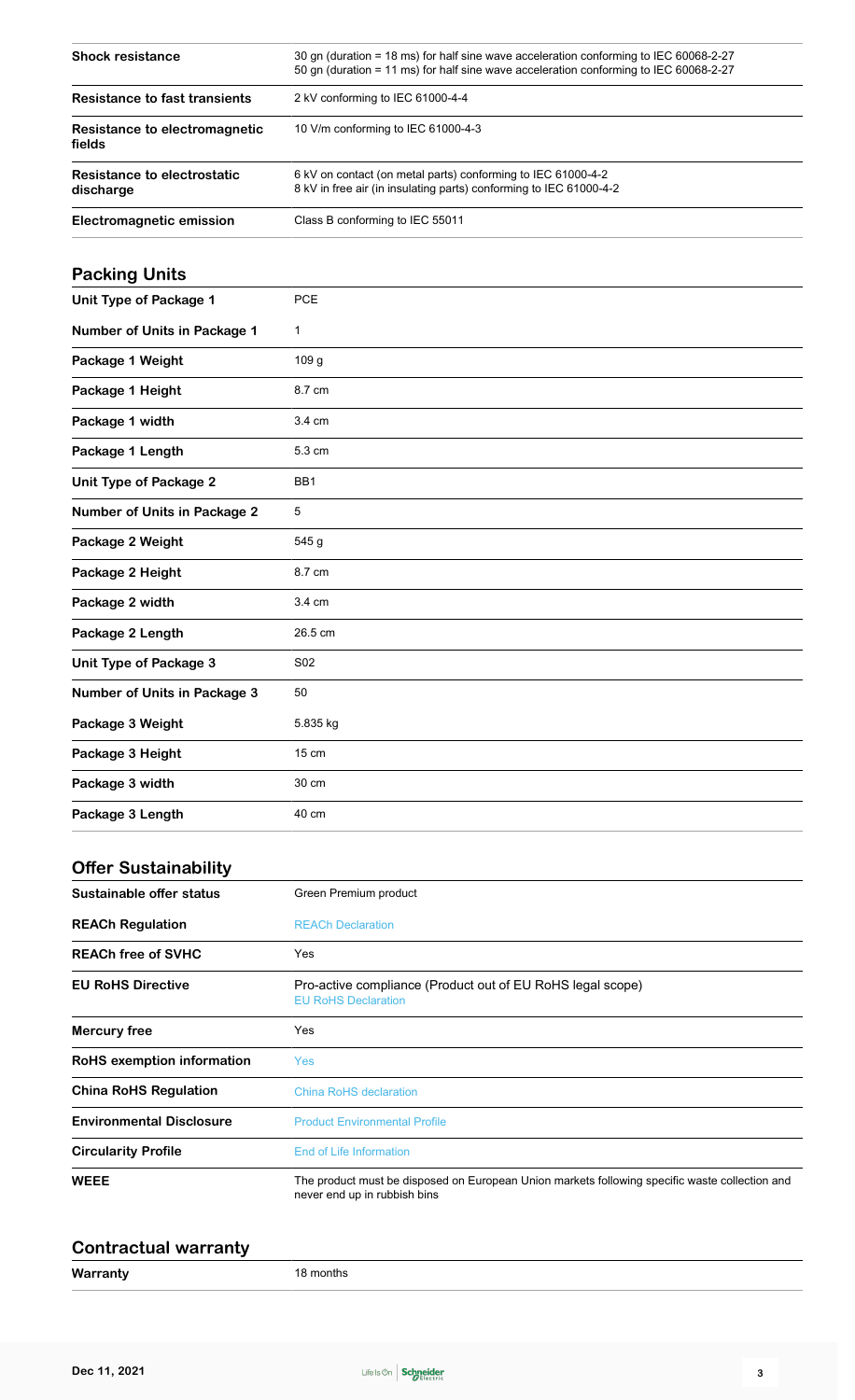**Product datasheet**

Dimensions Drawings

#### **Dimensions**



**e :** clamping thickness: 1 to 6 mm / 0.04 to 0.24 in.

$$
\mathbf{4}^{\prime}
$$